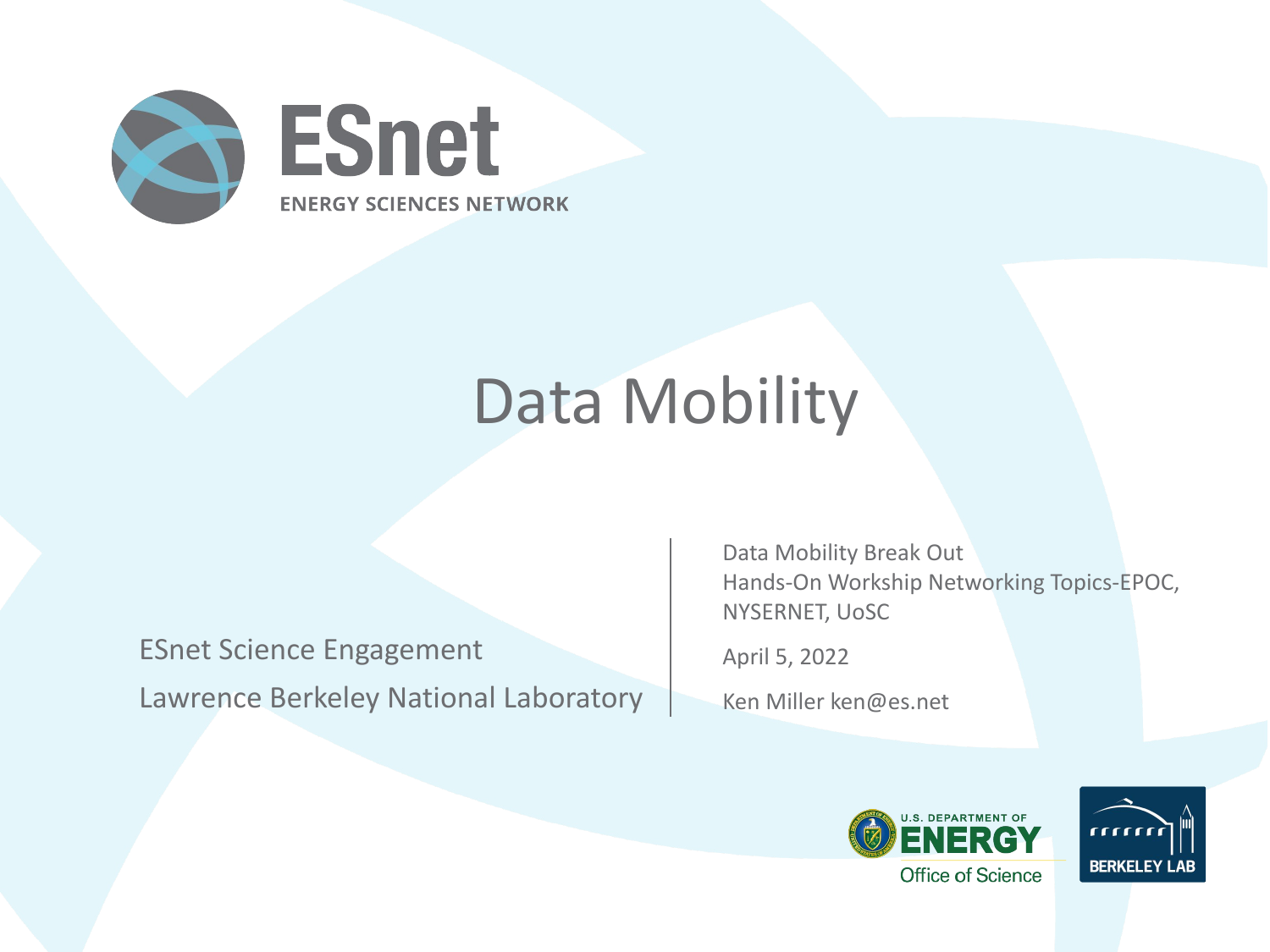#### **Performance At Different Data Scales**

Data set size 1,333.33 Tbps 10PB **266.67 Tbps 66.67 Tbps 22.22 Tbps 26.67 Tbps 133.33 Tbps** 6.67 Tbps 1PB 2.22 Tbps **100TB 13.33 Tbps** 2.67 Tbps **666.67 Gbps 222.22 Gbps**  $>100Gbps$ 10TB 1.33 Tbps **66.67 Gbps 22.22 Gbps 266.67 Gbps 26.67 Gbps** 6.67 Gbps 2.22 Gbps 1TB **133.33 Gbps** 2.67 Gbps 666.67 Mbps **100GB** 100Gbps **13.33 Gbps** 222.22 Mbps  $10GB$ <sub><10Gbps</sub> 266.67 Mbps **66.67 Mbps 1.33 Gbps 22.22 Mbps** 1GB 133.33 Mbps **26.67 Mbps** 6.67 Mbps **2.22 Mbps 0.22 Mbps**  $100MB <sub>100Mbps</sub>$ **13.33 Mbps** 2.67 Mbps 0.67 Mbps 1 Minute **5 Minutes 20 Minutes** 1 Hour **Time to transfer** 

This table available at:

<http://fasterdata.es.net/fasterdata-home/requirements-and-expectations/>

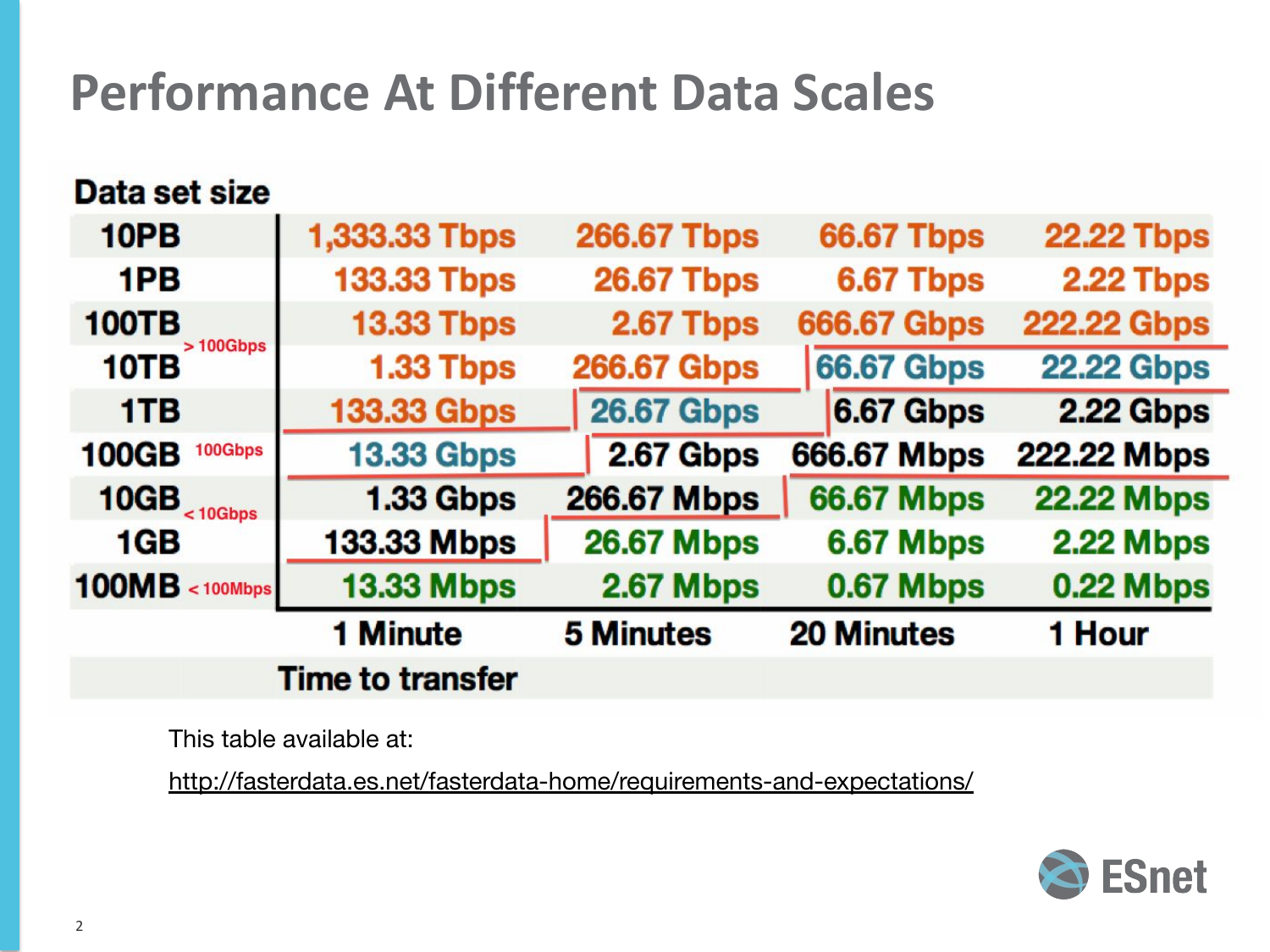#### **A Better Approach: Science DMZ Design**

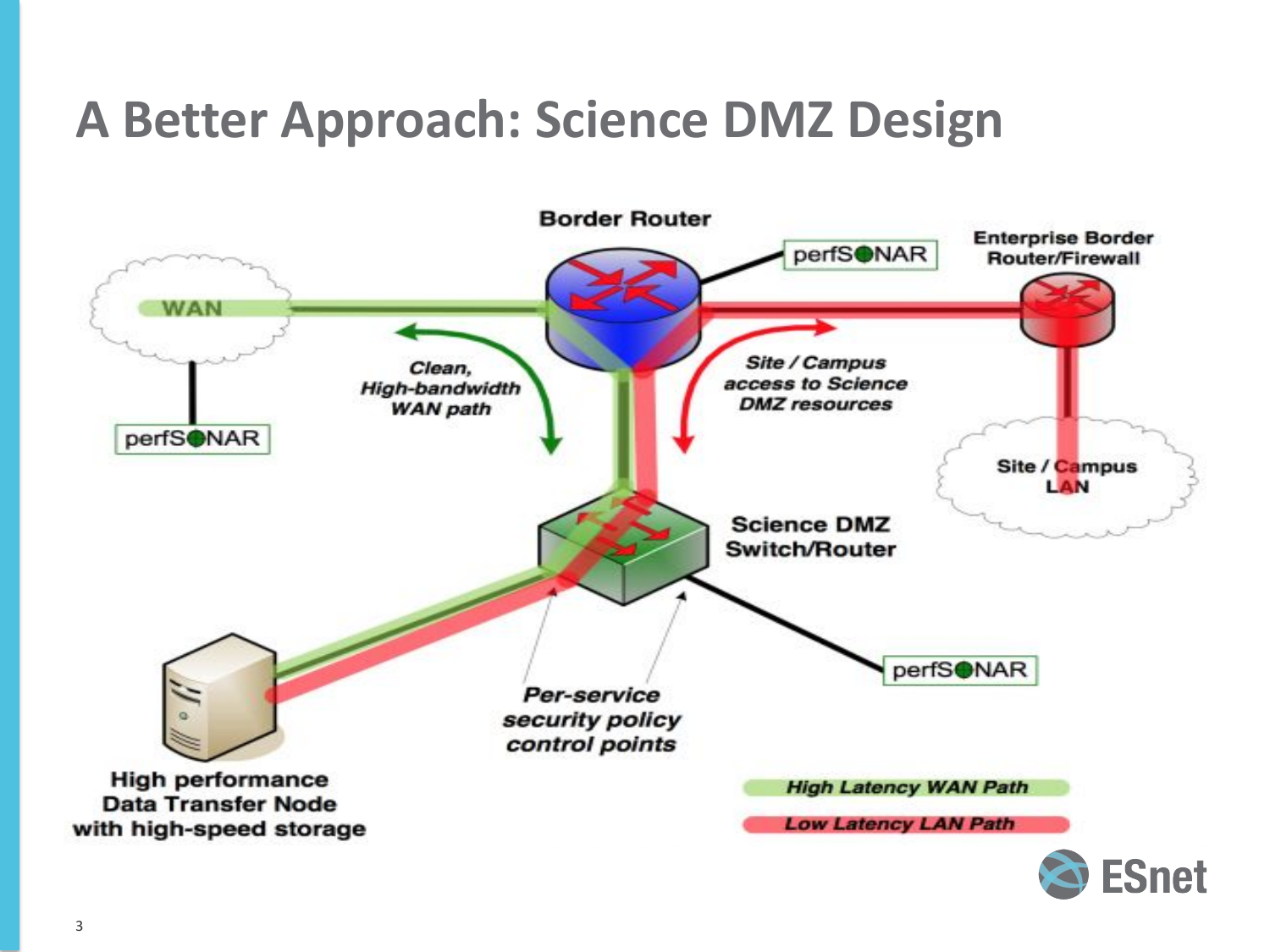## DTN Design, History & Purpose

- Original concept came from initial Science DMZ Design (~2012)
- Basic idea:
	- Host(s) dedicated to the task of data movement (and only data movement)
	- Limited application set (data movement tools), and users (rarely shell access)
	- Specific security policy enforced on the switch/router ACLs
		- Ports for data movement tools, most in a 'closed wait' state
		- Nothing to impact the data channel
	- Typically 2 footed:
		- Limited reach into local network (e.g. 'control channel': shared filesystem, instruments)
		- WAN piece that the data tools use (e.g. 'data channel')
- Position this, and the pS node, in the DMZ enclave near the border

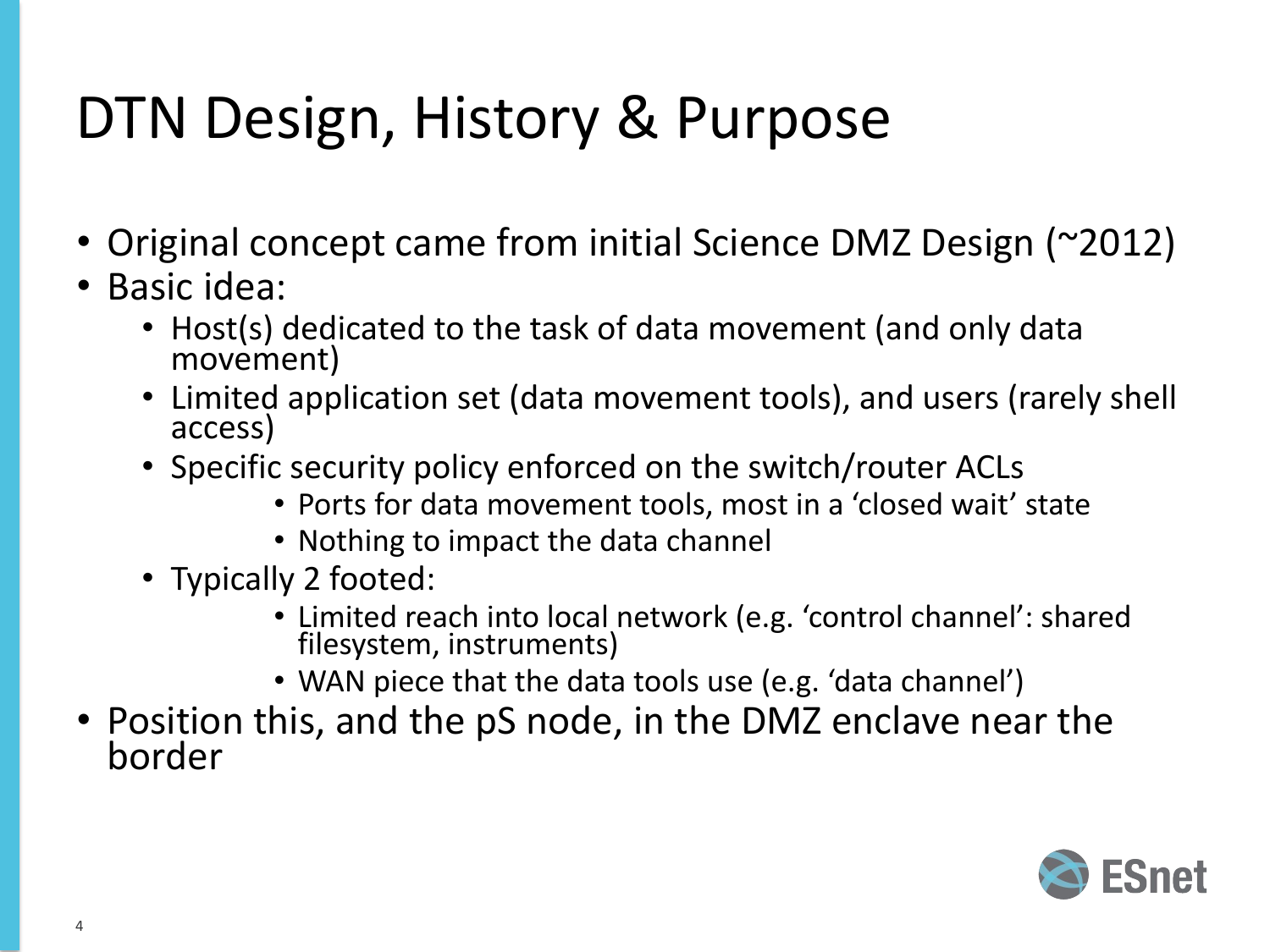#### **Why a DTN?**

- DTN = Data Transfer Node
- Purpose built server to transfer data
- Tuned to the performance as necessary
- A tuned 10G is better than 25,40,100G untuned servers
- DTNs can have local storage, connected storage, or both
- Multiple DTNs can be setup for various projects
- Also, Multiple DTNs can be clustered together
- **• Match the DTN to the capabilities of the site and wide area network infrastructure**

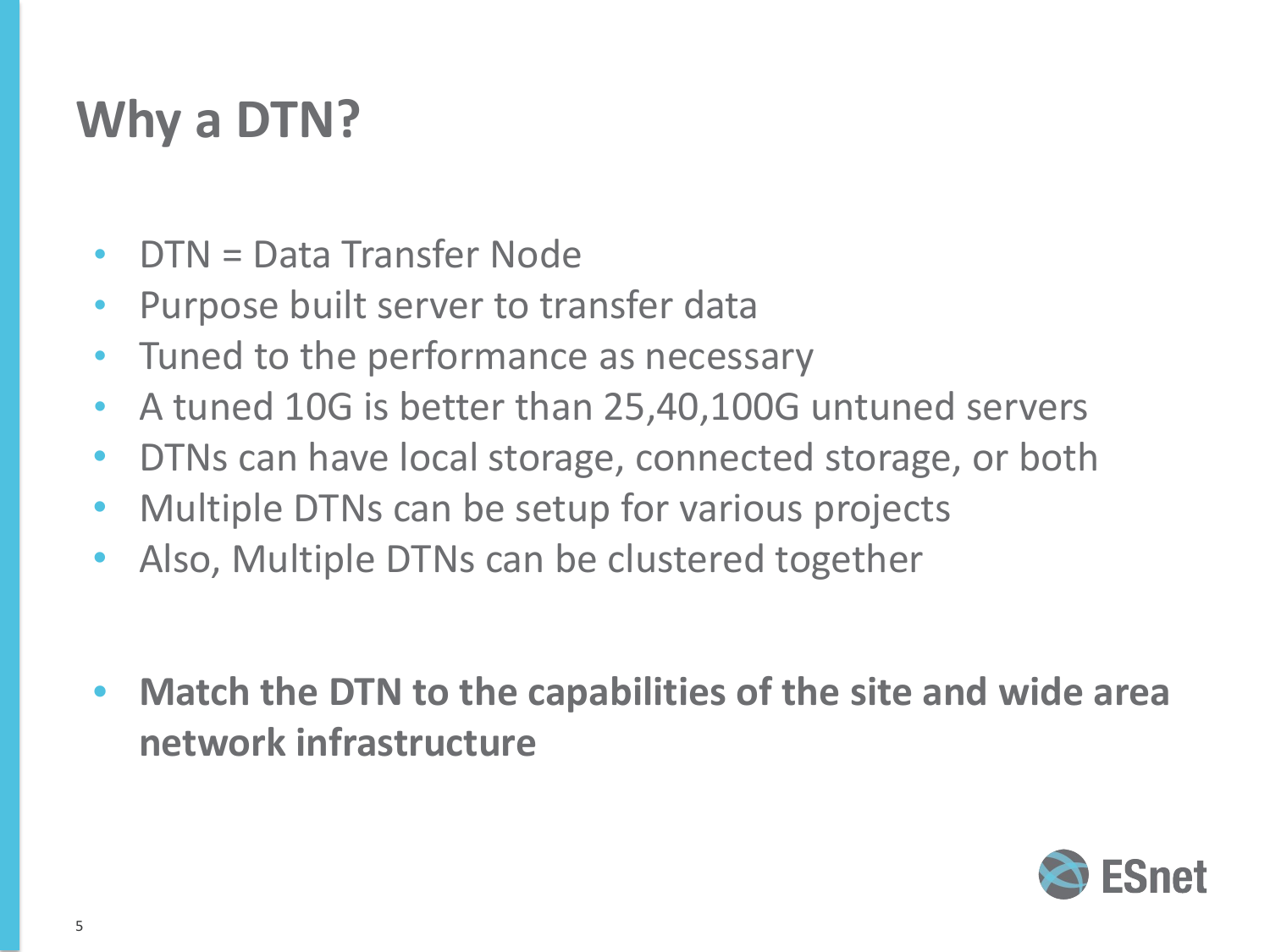#### **DTN Design Considerations**

- Single Resource for moving data
- Largest possible NIC to match needs and cover data transfer speed Typically 10G or 25/40 for campus.
- At a minimum, connect directly to border router with R&E connectivity or in a Science DMZ environment.
- Fast CPU of 3.3 Ghz or greater to support higher speeds
- Multiple CPU cores of 8+ to scale with parallel data transfers
- Sufficient local storage and options to connect external for growth if necessary

Reference Architecture or Use cases:

<https://fasterdata.es.net/science-dmz/DTN/hardware-selection/>

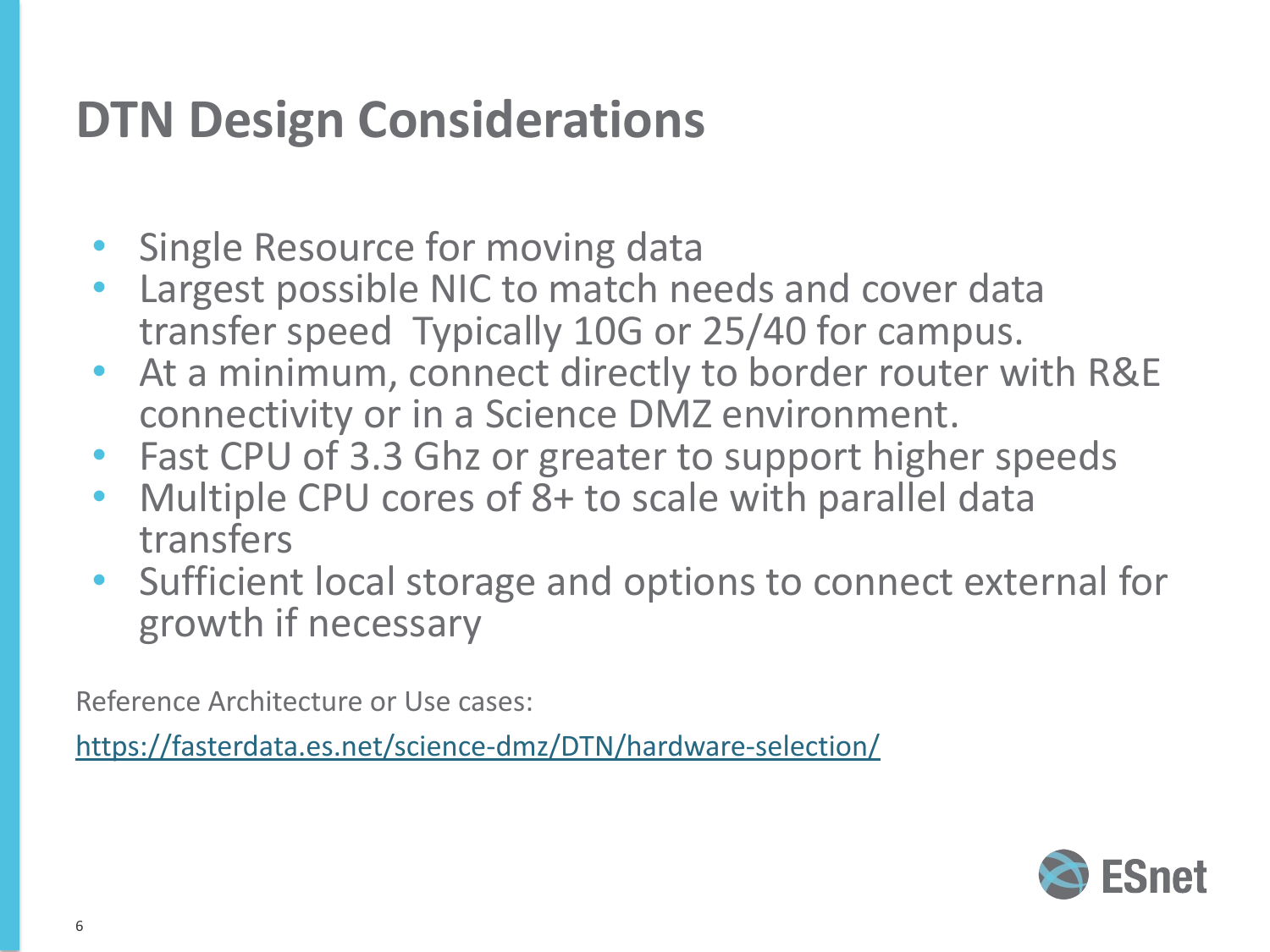#### **DTN Reference Architecture - wash-dtn1.es.net**

- CPU
	- 2 x Intel Cascade lake Xeon Gold 6246
	- 12 cores each
	- 3.3GHz 165W TDP processor
- Memory
	- 12 x 16G DDR4 2933 ECC RDIMM (192G total)
- Disk
	- 10 x Intel P4610 1.6TB U.2/2.5" PCIe NVMe 3.0 x4 Drives
	- 2 x Enterprise 960G 2.5" SATA SSD (OS, onboard Intel SATA Raid 1)
- Network
	- Mellanox ConnectX-5 EN MCX516A-CCAT 40/50/100GbE dual-port QSFP28 NIC
- Application
	- Globus
	- [https://app.globus.org/file-manager?origin\\_id=2a6a759c-5cfe-4402](https://app.globus.org/file-manager?origin_id=2a6a759c-5cfe-4402-ac5e-a06d9d7f7c37&origin_path=%2F) [ac5e-a06d9d7f7c37&origin\\_path=%2F](https://app.globus.org/file-manager?origin_id=2a6a759c-5cfe-4402-ac5e-a06d9d7f7c37&origin_path=%2F)

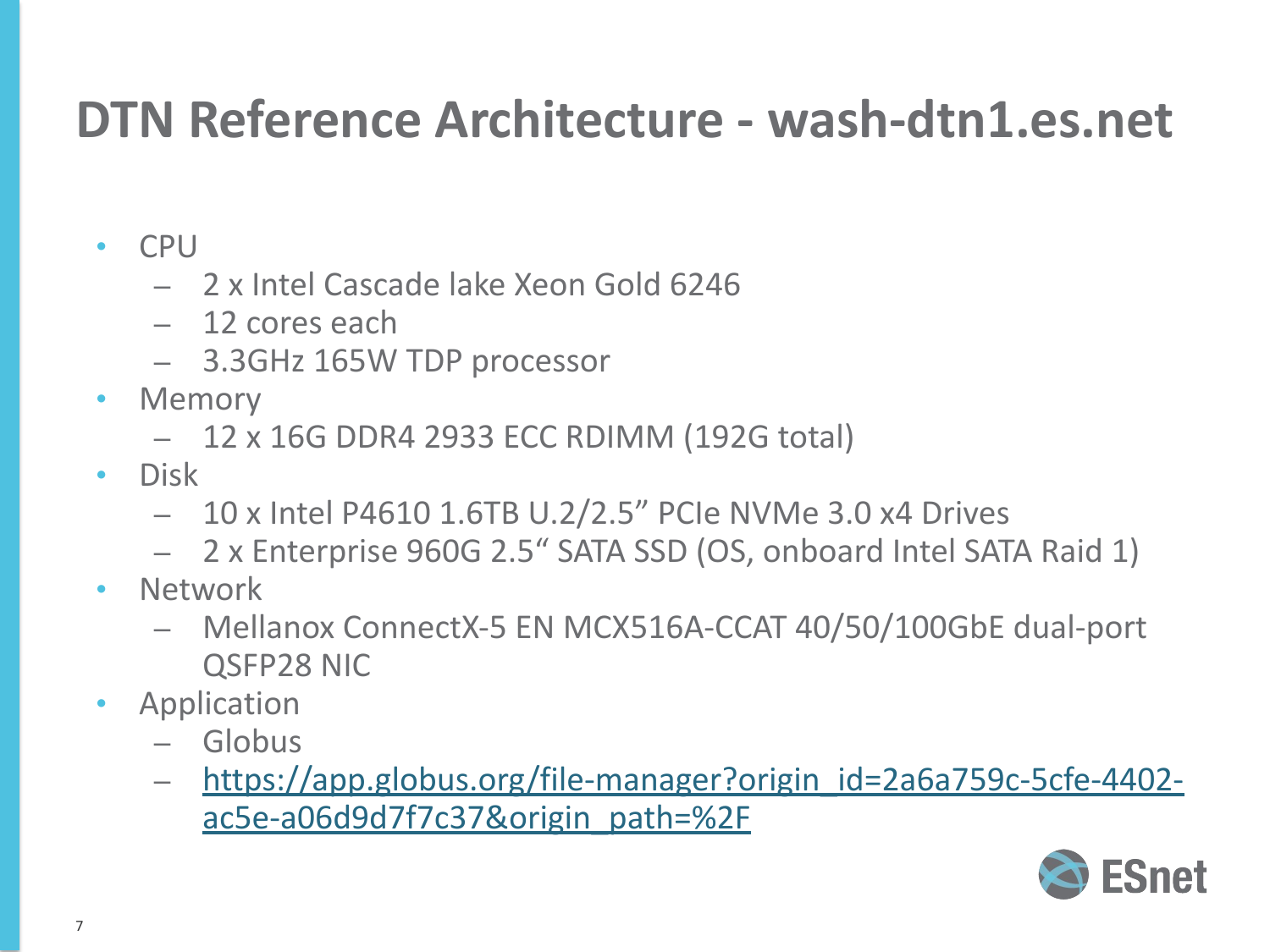#### **Data Mobility Benchmark**

- Try to benchmark your DTNs and Data Architectures monthly or after any changes.
- Download ESnet data Climate Data Sets from Wash-DTN1.es.net or another ESnet server to test your write speeds
	- [https://app.globus.org/file-manager?origin\\_id=2a6a759c-5cfe-4402](https://app.globus.org/file-manager?origin_id=2a6a759c-5cfe-4402-ac5e-a06d9d7f7c37&origin_path=%2F) [ac5e-a06d9d7f7c37&origin\\_path=%2F](https://app.globus.org/file-manager?origin_id=2a6a759c-5cfe-4402-ac5e-a06d9d7f7c37&origin_path=%2F)
	- Climate-Small, ~245GB, 1496 files, 305 folders
	- Climate-Medium, ~245GB, 117 files, 1 folder
	- Climate-Large, ~245GB, 11 files, 1 folder
	- Climate-Huge, ~245GB, 2 files, 1 folder
- For larger systems, try the DME datasets:
	- [https://app.globus.org/file-manager?origin\\_id=5837354e-7087-4d0d](https://app.globus.org/file-manager?origin_id=5837354e-7087-4d0d-b7bc-e3655f883899&origin_path=%2F) [-b7bc-e3655f883899&origin\\_path=%2F](https://app.globus.org/file-manager?origin_id=5837354e-7087-4d0d-b7bc-e3655f883899&origin_path=%2F)
	- ds08, ~1TB, 30076 files, 1 folder
	- $-$  ds10,  $\sim$ 1TB, 100 files, 1 folder
	- $-$  ds16,  $\sim$ 1TB, 4 files, 1 folder
- Once downloaded, you can re-upload to test your read speeds.

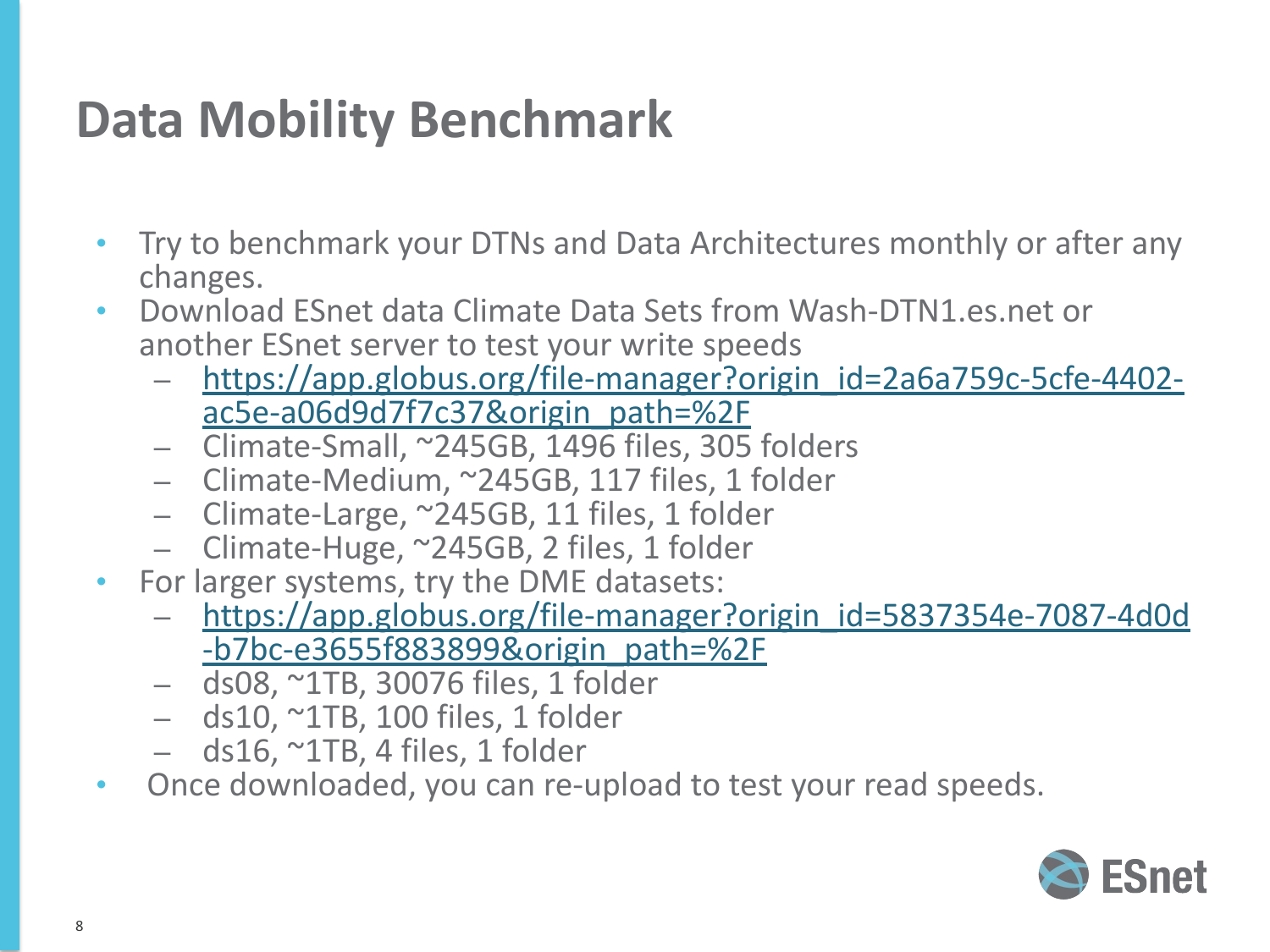### **Data Transfer Scorecard with Rates by Audience**

| <b>Host Transfer</b><br><b>Rates</b>            | $\frac{1}{6}$<br><b>PetaScale</b><br>(Minimum) | $\frac{1}{3}$<br><b>PetaScale</b> | $\frac{1}{2}$<br><b>PetaScale</b> | <b>PetaScale:</b><br>1 PB/wk | <b>PetaScale:</b><br>1 PB/day |
|-------------------------------------------------|------------------------------------------------|-----------------------------------|-----------------------------------|------------------------------|-------------------------------|
|                                                 | <b>10G Capable DTN</b>                         |                                   |                                   | 10xG, 25G, 40G, 100G DTNs    |                               |
| Data Transfer<br>Rate/Volume<br>(Researcher)    | 1 TB/hr                                        | 2 TB/hr                           | 3 TB/hr                           | 5.95 TB/hr                   | 41.67 TB/hr                   |
| Network Transfer<br>Rate (Network<br>Admin)     | $2.22$ Gb/s                                    | 4.44 Gb/s                         | 6.67 Gb/s                         | 13.23 Gb/s                   | 92.59 Gb/s                    |
| Storage Transfer<br>Rate (Sys/Storage<br>Admin) | 277.78 MB/s                                    | 555.54 MB/s                       | 833.33 MB/s                       | 1.65 GB/s                    | 11.57 GB/s                    |

A benchmark table is provided to gauge data architecture performance, which can vary depending on number of files, folders, size of files, distance between sites, CI performance (network, server, disk/filesystem), as well as data transfer tool.